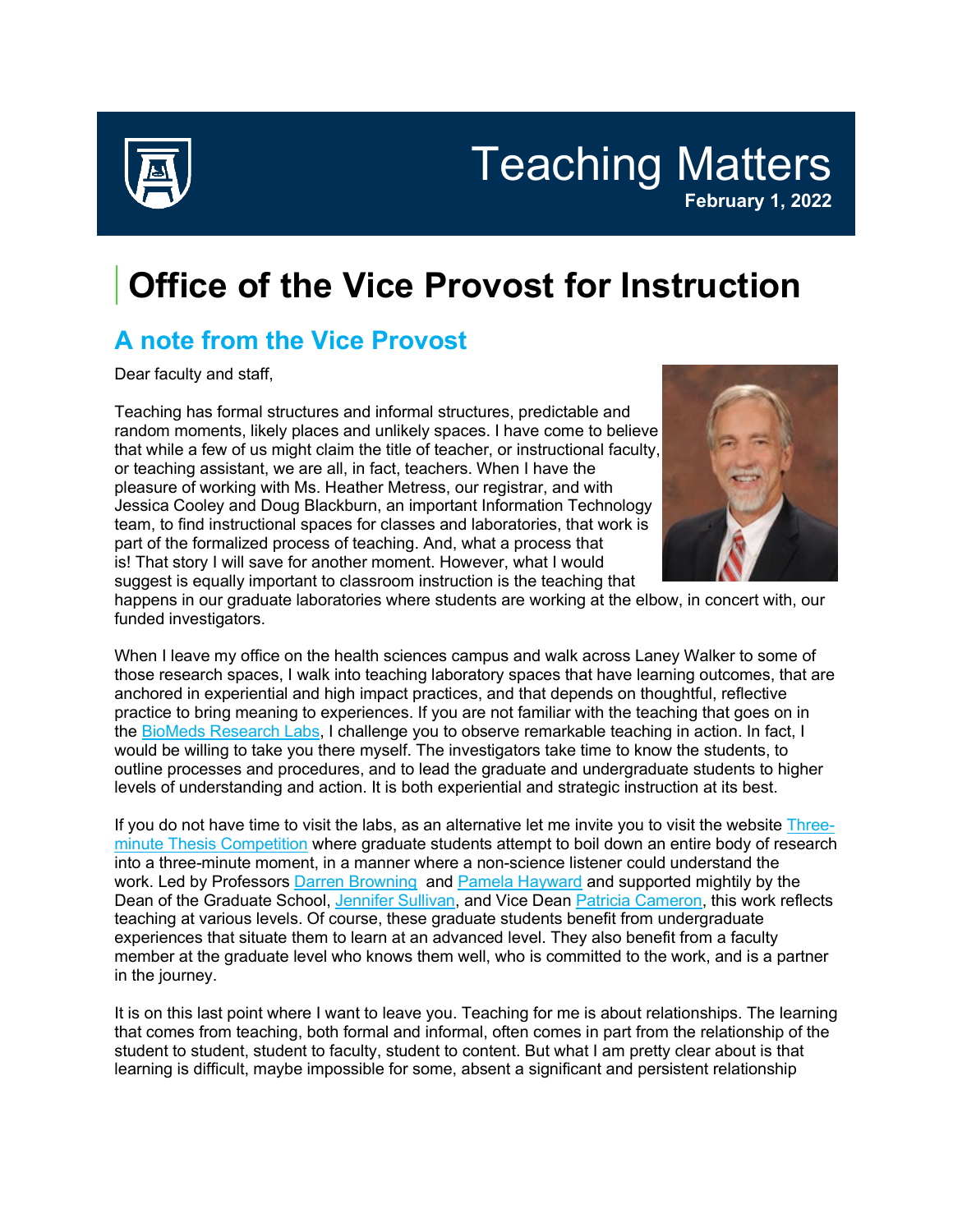along the learning journey. Putting it differently, when students believe they belong in the class and know that someone cares about their work, then they often embrace a mindset of possibility and potential. If they are uncertain that anyone knows they are in the learning space, that anyone really cares, then it is painfully simple for those same students to disappear.

Thank you for the teaching you do in the lab, in the classroom, at the market, in the home, at the shuttle stop. It is in those moments where we make connections, build bridges to understanding, and say to another, "You matter." Teaching still matters, wherever it might occur. And your work at this University makes it a place, like no other.

Sincerely,

Zach Kelehear



### **[Boundless Teaching Award Winners Announced](https://auginstruction.us.newsweaver.com/1thdod2jd7/sqgrivztmacs0clokiabax?lang=en&a=1&p=9648677&t=2553772)**

Brett Rice, assistant professor for Clinical Laboratory Science, and Cynthia Epps, lecturer in the Department of Art and Design, are the recipients of the 2021 Boundless Teaching award, the Center for Instructional Innovation has announced. The award, created in 2020 by CII, recognizes and celebrates faculty members who positively impact students in physical or digital learning spaces through their enthusiasm, passion and excellence in teaching.



#### **[Mailchimp Co-Founder Brings Inspiration](https://auginstruction.us.newsweaver.com/1thdod2jd7/b4j0rpavp9is0clokiabax?lang=en&a=1&p=9648677&t=2188137)  [to AU Community](https://auginstruction.us.newsweaver.com/1thdod2jd7/b4j0rpavp9is0clokiabax?lang=en&a=1&p=9648677&t=2188137)**

Augusta university students, faculty, and staff had the opportunity to hear firsthand the inspiring story of Mailchimp co-founder and self-made billionaire Ben Chestnut, who is an Augusta native. In a fireside chat with Lynsey Steinberg, certified medical illustrator with the Center for Instructional Innovation, Chestnut spoke candidly about his pathway to success — from his upbringing in Augusta to his position as a CEO of a multibillion-dollar company.